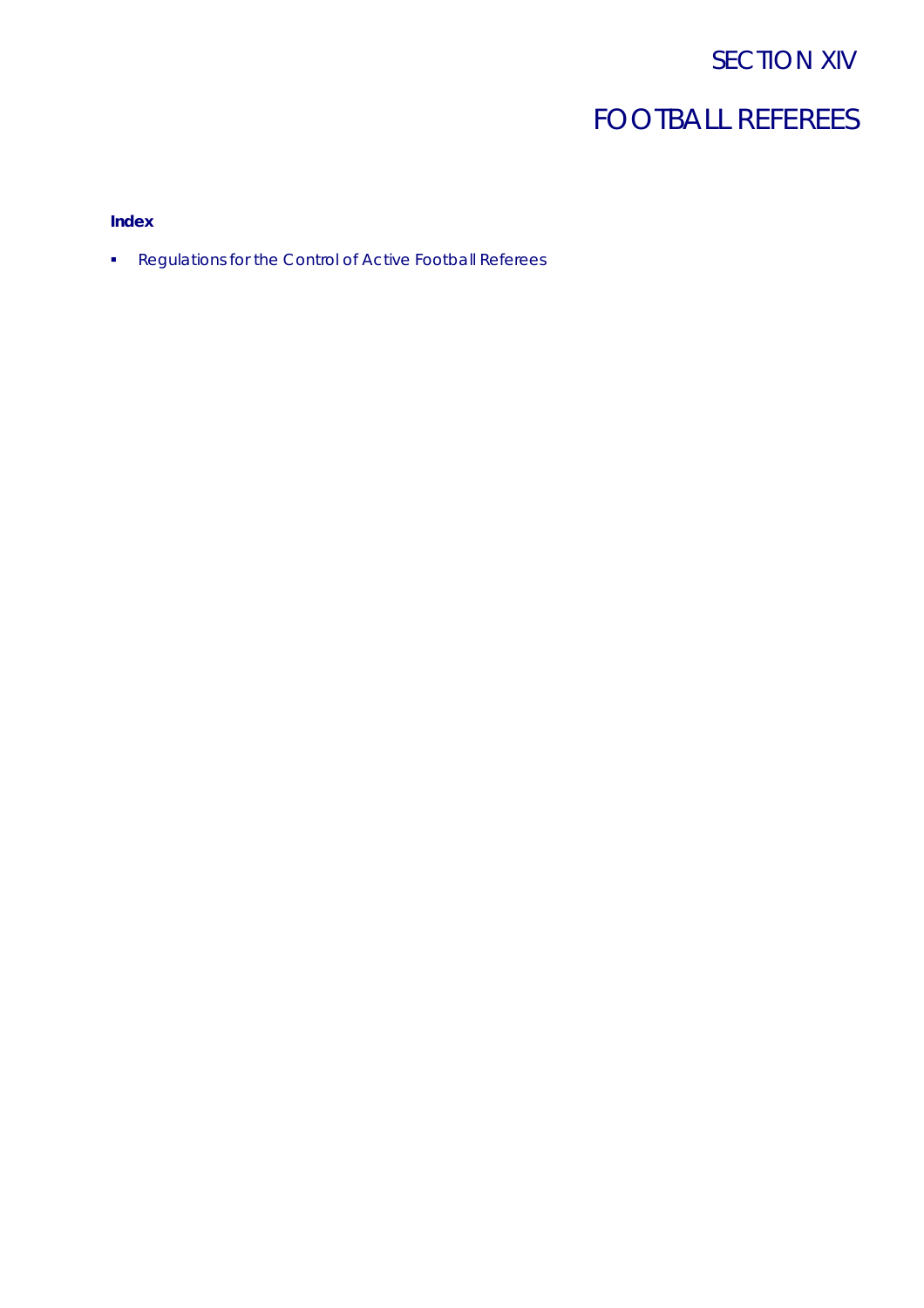#### MALTA FOOTBALL ASSOCIATION

## **REGULATIONS FOR THE CONTROL OF ACTIVE FOOTBALL REFEREES**

#### **1. Malta F.A. List of Active Referees**

In order that a referee may have his name on the Malta F.A. List of Active Referees for the current football season he must be in possession of a Referee's Certificate of the Malta F.A. or a Referee's Qualification of a foreign National Football Association which is a full Member of FIFA and must have a Referee's Licence of the Malta F.A. for the current football season.

## **2. Referees' Certificates of the Malta F.A.**

- (i) Referees' Certificates which the Malta F.A. may award shall be of four categories in an ascending order as follows:
	- (a) A Trainee Referee Certificate;
	- (b) A Third Class Referee Certificate;
	- (c) A Second Class Referee Certificate;
	- (d) A First Class Referee Certificate;
- (ii) A person who desires to obtain a Referee's Certificate of the Malta F.A. in any category must be of a good moral character and must satisfy the criteria established in these regulations.
- (iii) A referee may not obtain a Referee's Certificate in a category which is higher than the one immediately next to his present one.

## **3. Trainee Referee Certificate**

- (a) In order that a person may obtain a Trainee Referee Certificate, he must follow a course in the Laws of the Game and in the relevant Competition Rules of the Malta F.A. and obtains at least seventy-five per cent (75%) of the marks in both a written and an oral examination.
- (b) The course shall be carried out according to a syllabus to be prepared by the Referees' Training Officer and approved by the Referees' Board. In order that a candidate may be allowed to sit for the examination he is required to attend at least ninety (90%) per cent of the lectures held.
- (c) The written and oral examinations shall be carried out by a Board of Examiners nominated by the Referees' Board.

## **4. Third Class Referee Certificate**

- (a) In order that a Trainee Referee may obtain a Third Class Referee Certificate, he must be at least eighteen (18) years old during the season when he is awarded the certificate, has been in possession of a Trainee Referee Licence for at least the past year and must be proposed by the Referees' Recruitment Officer. If the Referees' Board endorses the recommendation of the Recruitment Officer for such a referee to obtain the Third Class Referees' Certificate, in order that such a referee obtains such a certificate, he must follow a course which will include:
	- (i) The Laws of the Game;
	- (ii) Those Competition Rules of the Association and of the MFA Member Associations which a referee is expected to know; and
	- (iii) The general organization of the Malta FA.

Furthermore, at the end of such course he must sit for the under mentioned examinations and must obtain the following minimum marks:

(i) A written and an oral examination in the Laws of the Game and obtains, on average, at least eighty-five per cent (85%) of the marks; and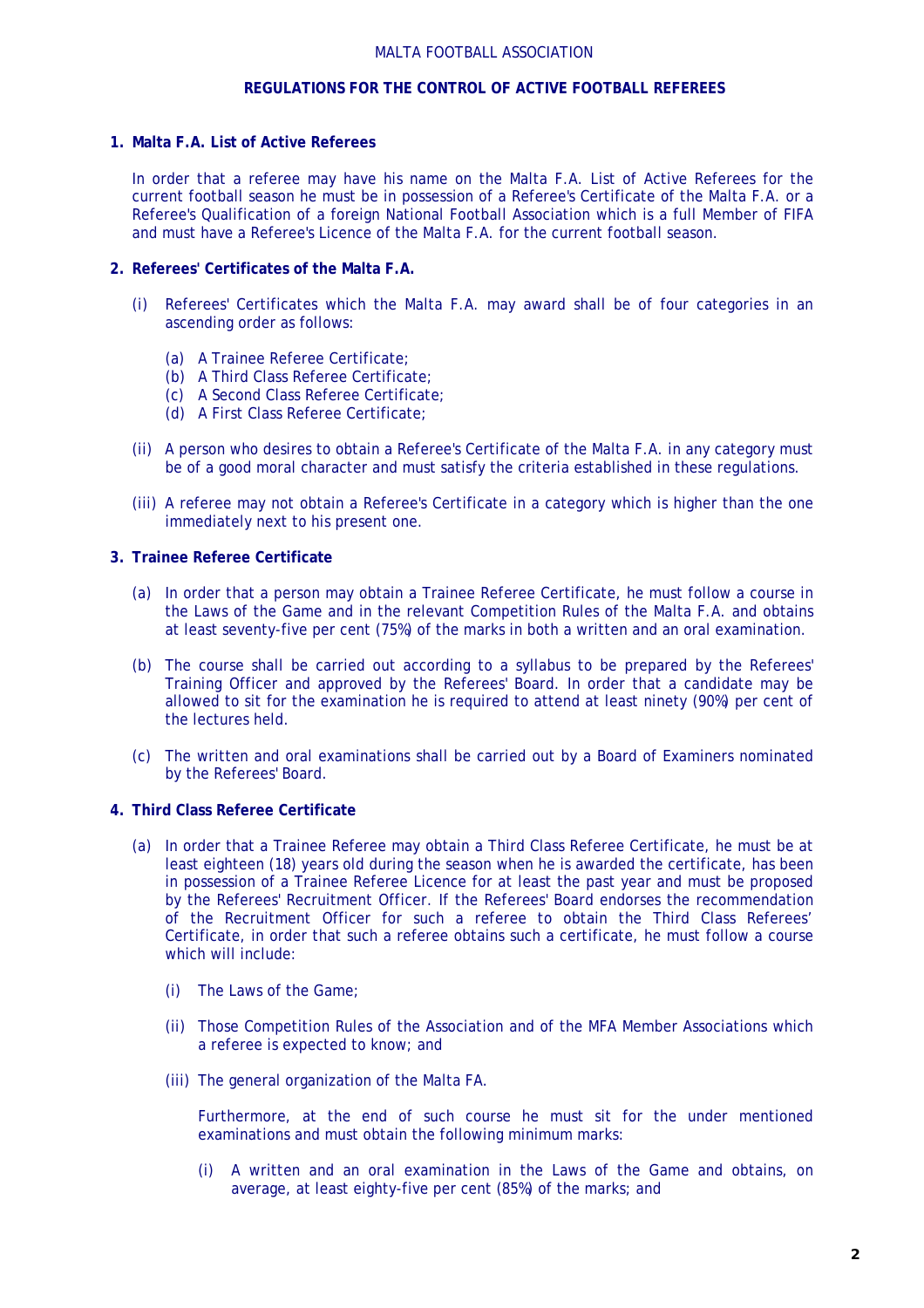- (ii) A written and an oral examination in the relevant Competition Rules of the Association and of the MFA Member Associations and in the general organization of the Malta FA and obtains, on average, at least; eighty per cent (80%) of the marks.
- (b) The course shall be carried out according to a syllabus to be prepared by the Referees' Training Officer and approved by the Referees' Board. In order that a candidate may be allowed to sit for the examination he is required to attend at least ninety per cent (90%) of the lectures held.
- (c) The written and oral examinations as well as the practical examination shall be carried out by a Board of Examiners, nominated by the Referees' Board.

## **5. Second Class Referee Certificate**

(a) In order that a Third Class Referee may obtain a Second Class Referee Certificate, he must have been in possession of a Third Class Referee Licence for at least the last two (2) years, and he is nominated by the Referees' Board to obtain the Second Class Referees Certificate.

Furthermore, in order that such a referee obtains the Second Class Certificate, he must sit for the following oral examinations and must obtain the following minimum marks:

- (i) An oral examination in the Laws of the Game and obtains at least 90% of the marks, and
- (ii) An oral examination about those Competition Rules of the Association and of the MFA Member Associations which a referee is expected to know and about the general organization of the Malta FA and obtains at least 80% of the marks.
- (b) In considering whether to propose a candidate, the Referees' Board shall take into consideration his co-operation with the Officer-in-Charge Referees' Appointments, his performance as a referee and/or assistant referee as reported by Match Inspectors, his attendance at instructional meetings and/or seminars organised by the Malta F.A. and/or the Malta Football Referees' Association, his character on and off the field of play and any of the criteria which the Referees' Board may deem fit to consider.
- (c) The oral examination shall be conducted by a Board of Examiners to be nominated by the Referees' Board.

#### **6. First Class Referee Certificate**

(a) In order that a Second Class Referee may obtain a First Class Referee Certificate, he must have been in possession of a Second Class Referee Licence for at, least the past two (2) consecutive years, and he is nominated by the Referees' Board to obtain the First Class Referees Certificate.

Furthermore, in order that such a referee obtains the First Class Certificate, he must sit for the under mentioned written and oral examinations and obtains the following minimum marks:

- (i) An oral examination in the Laws of the Game and obtains at least ninety per cent (90%) of the marks;
- (ii) An oral examination about those Competition Rules of the Association and of the MFA Member Associations which a referee is expected to know and about the general organization of the Malta FA and obtains at least eighty per cent (80%) of the marks;
- (iii) An oral examination about the general organization of UEFA and FIFA and obtains at least eighty per cent (80%) of the marks;
- (iv) An oral examination in general knowledge and obtains at least; eighty per cent (80%) of the marks;
- (v) A written and an oral examination in the English language and obtains, on average, at least sixty per cent (60%) of the marks, provided that in any of these examinations, he must at least obtain fifty per cent (50%) of the marks.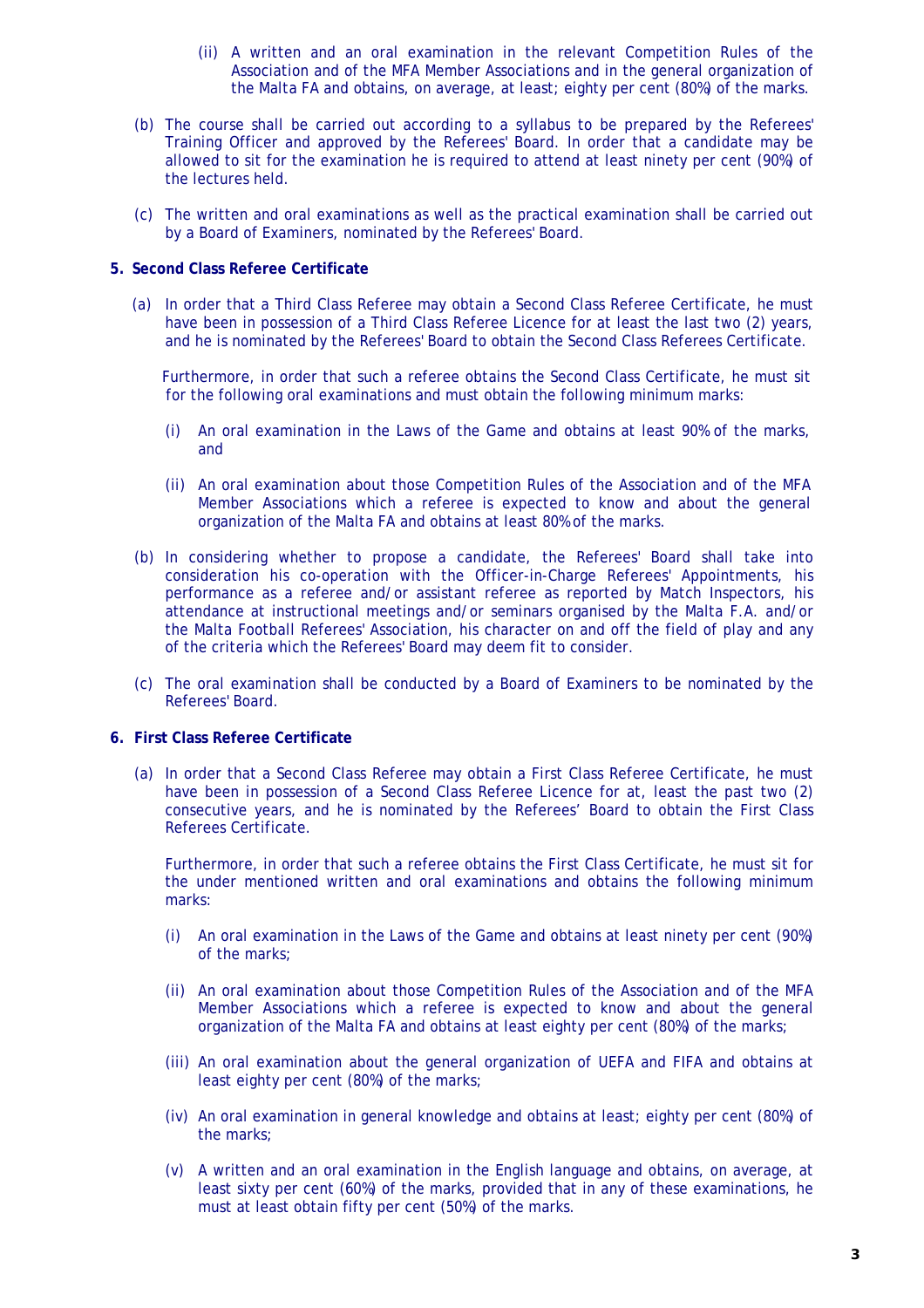In addition, such referee will be assessed in social behaviour and must obtain at least eighty per cent (80%) of the marks.

- (b) In considering whether to propose a candidate, the Referees' Board shall take into consideration the candidate's co-operation with the Officer-in-Charge Referees' Appointments, his performance as a referee and/or assistant referee as reported by Match Inspectors, his attendance at instructional meetings and/or seminars organised by the Malta F.A. and/or the Malta Football Referees' Association, his character on and off the field of play and any of the criteria which the Referees' Board may deem fit to consider.
- (c) The oral examinations and the practical test shall be conducted by a Board of Examiners to be nominated by the Referees Board.

#### **7. Minimum Educational Requirements**

The Referees' Board shall, from time to time, establish the minimum educational standards which one must have in order to be eligible to obtain a Referee's Certificate in any particular category.

However, in the case of First Class Referees, these qualifications must include proficiency in both the Maltese and the English languages.

#### **8**. **Approval of the Malta F.A. Executive Committee**

The educational requirements which the Referees' Board deems fit to establish and the granting of a Referee's Certificate in the Third Class, Second Class and First Class categories shall require the prior approval of the Executive Committee of the Malta F.A.

## **9. Referees' Licence of the Malta F.A.**

- (i) In order to obtain such a licence for the current football season, a referee shall make an application to the General Secretary of the Malta F.A. on the appropriate form established by the Council and within the time limit established by the Council. The application form must be accompanied by those documents which the Council may require and the relative fee established by the Council.
- (ii) The General Secretary shall submit every such application received in accordance with the provisions mentioned in paragraph (i) above to the Referees' Board which shall be competent to decide whether to accept or refuse such an application and the category in which to award the licence to the applicant.
- (iii) Licences shall be of four categories in an ascending order as follows:
	- (a) A Trainee Referee Licence;
	- (b) A Third Class Referee Licence;
	- (c) A Second Class Referee Licence;
	- (d) A First Class Referee Licence.
- (iv) (a) The Referees' Board shall not award a licence to a referee in a category which is higher than the class in which he has a Referee's Certificate. However, the Board may award a licence to a referee in a category which is lower than the class in which he has a Referee's Certificate.
	- (b) The Board shall not grant a licence unless the referee is not more than the age of fifty (50) years during the football season to be covered by the licence and unless within the two (2) months previous to the time when the application is considered he has passed a medical test and a physical test. The minimum requirements of both the medical test and the physical test shall be established by the Board. However, with regards to the requirements of the medical test, the opinion of the Medical Committee of the Association shall be sought.
	- (c) In considering the category of the licence which is to be awarded to a referee, the Board shall consider whether the referee has adhered to the relevant provisions of these regulations and the relevant provisions of the Statute of the Malta F.A. and whether disciplinary sanctions had been imposed on him during the previous football season.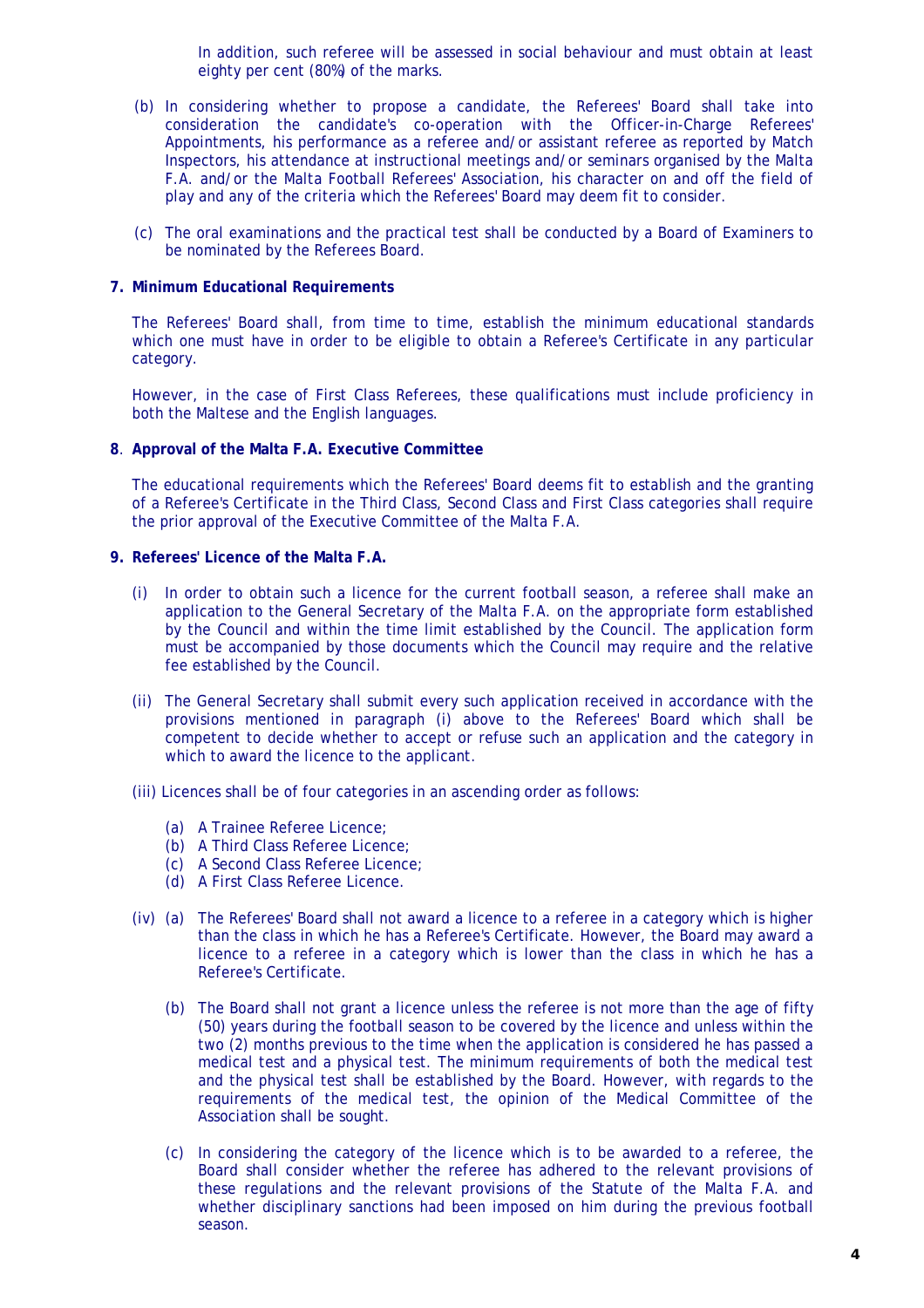- (v) (a) If the Referees' Board turns down an application of a referee who is in possession of a Referee's Certificate of the Malta F.A., or in case such a referee does not agree with the Board as to the category of the licence awarded to him, the referee concerned shall have the right to ask the Board to reconsider its decision.
	- (b) Such a request must be filed in writing with the Secretariat of the Association within six (6) days of the date of the written notice informing the referee of the Referees' Board's decision and must be accompanied by a deposit of twenty-five euro  $(\epsilon 25)$  which amount shall be forfeited if the request for reconsideration is turned down. If the request is upheld, it shall be at the discretion of the Board whether to refund the deposit or a part of it.
	- (c) On any such request, the Board may in its discretion ask the referee to hear him orally.
	- (d) On any such request, the decision of the Board for that football season shall be final.

#### **10. Appointments For Competitive Matches**

- (i) Appointments for competitive matches shall be made in accordance with the policy established by the Referees' Board.
- (ii) In establishing its policy regarding appointments in competitive matches, the Board shall be bound by the following criteria:
	- (a) A referee who has a Trainee Licence or who is a Member of the Honorary Referees List may not officiate as a referee or as an assistant referee in competitions other than Youth Competition and Member Associations' matches.
	- (b) A referee who has a Third Class Licence may not officiate as a referee or an assistant referee or as the fourth official in competitions other than Third Division or lower divisions, Under 21, Reserves, Women's and Youth Competition matches, and in Member Associations' Competition matches. However, he may officiate as an assistant referee in matches involving Second and First Division Clubs.
	- (c) A referee who has a Second Class licence may only officiate as a referee in those competitions mentioned in paragraph (b) above and as a referee in matches involving Second Division Clubs. However, he may officiate as an assistant referee in First Division League matches and also in matches involving Premier Division Clubs provided he is in the Top Division Assistant Referees Pool**.** He may also act as the Fourth Official in any competitive match. In the latter case, he may replace the Second Assistant referee in case of urgent necessity and afterwards an explanation shall be given to the Referees' Board.
	- (d) A referee who has a First Class Licence may officiate as a referee or assistant referee or act as the Fourth Official in all competitive matches. However, in order that he may officiate as a referee in Premier Division matches or in competitive matches in which a Premier Division Club is involved he must form part of the Top Division Referees' Pool and in order to act as an assistant referee in Premier Division matches or in competitive matches in which a Premier Division Club is involved he must be in the Top Division Assistant Referees Pool. Furthermore, the Referees' Board may divide the Top Division Referees Pool into two categories, namely Pool A and B. In such a case only referees in Pool A may officiate in all the matches since Pool B referees may not officiate in presumably very difficult matches in which Premier Division Clubs are involved.

 An exception to these rules may only be made by the Officer in Charge of Referees' Appointments and/or his Assistant/s in cases of urgent necessity and afterwards an explanation shall be given to the Referees' Board.

(e) As a rule, a First Class Referee who does not take the physical test which the Referees' Board may decide upon or who fails such a test when he is expected to undergo such a test will disqualify him from refereeing or acting as an assistant referee in his class.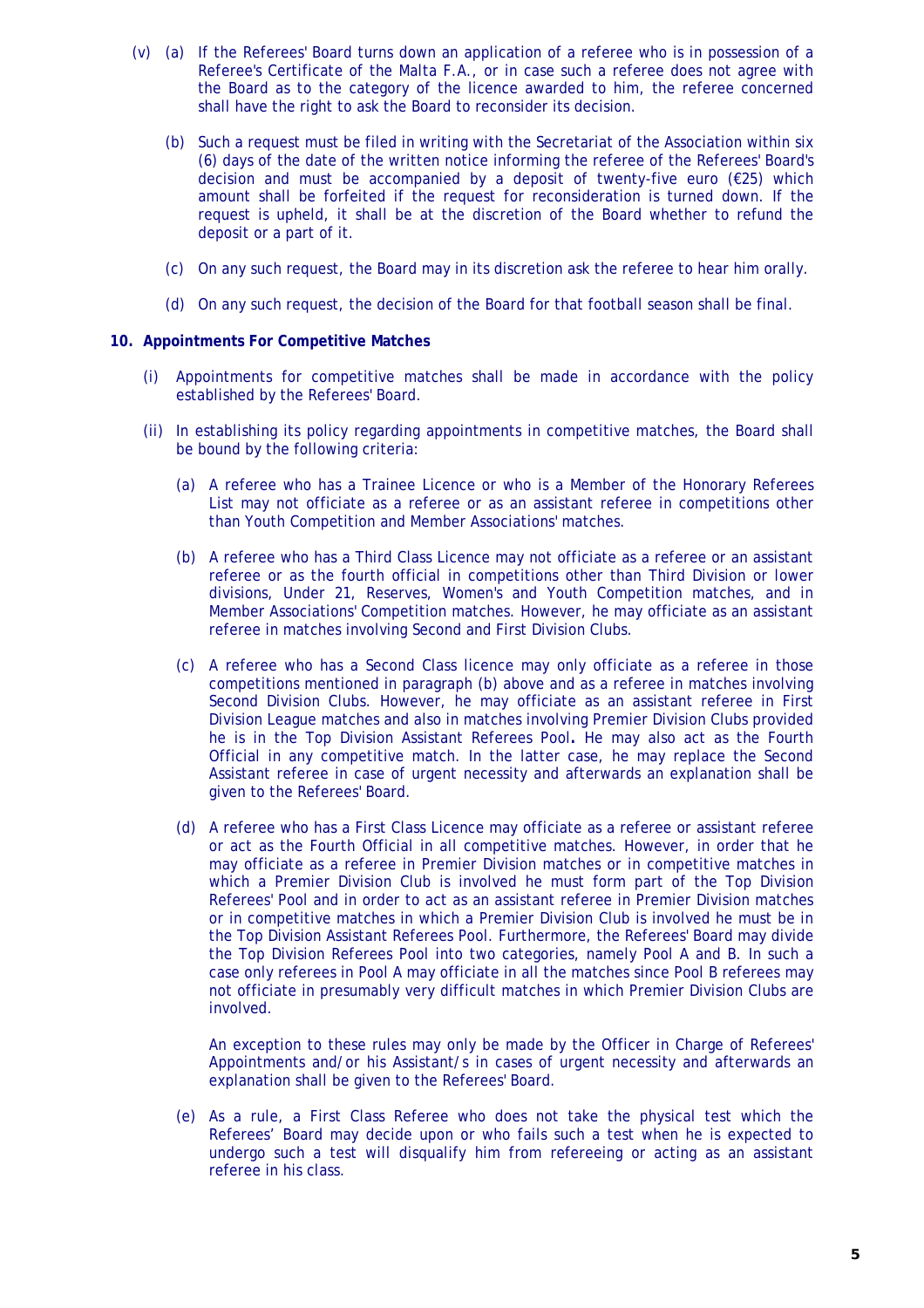- (f) As a rule a Second Class, a Third Class or a Trainee Referee who does not take the physical test which the Referees' Board may decide upon or who fails such a test when he is expected to undergo such a test will disqualify him from refereeing or acting as an assistant referee in competitive matches of the first team of Member Clubs of the Malta F.A. However, the Referees' Board may decide otherwise in case that the referee concerned fails the physical test only in a small measure.
- (iii) The Officer-in-charge Referees' Appointments and/or his, Assistant/s may depart from the policy established by the Referees' Board only in exceptional circumstances and after consultation with the Chairman of the Board. In any such case an explanation shall be given to the Board.

## **11. Top Division Referees' Pool**

- (i) At the beginning of each football season the Referees' Board shall form a pool of referees who may act as referees in competitive football matches in which Premier Division Clubs are involved. However during the football season the Board may increase or decrease the number of referees in the Pool and may substitute referees in the Pool. The maximum number of referees in the Pool shall be established by the Malta F.A. Executive Committee.
- (ii) The Malta F.A. Executive Committee may organise a Semi-Professional Scheme for the referees in the Top Division Pool. Joining such a Scheme by a First Class Referee shall be on a voluntary basis but joining such a Scheme shall be obligatory for referees in the Top Division Pool. The conditions of such a Semi-Professional Scheme, including financial remuneration, shall be at the discretion of the Malta F.A. Executive Committee.
- (iii) Subject to the provisions or paragraph (iv) and (v) hereunder, referees shall be admitted to the Pool, and shall remain in the Pool at the sole discretion of the Referees Board.
- (iv) Only referees who are in possession of a First Class Licence, are not more than forty seven (7) years old during the season, have passed a medical and a physical test in the last two (2) months, and who during the previous season had co-operated in the most ample manner with the Officer-in-Charge Referees' Appointments, attended regularly collective training sessions organised by the Malta F.A., attended regularly instructional meetings and/or seminars organised by the Malta F.A. and/or the Malta Football Referees Association and had regularly obtained good marks for performance in competitive matches may be admitted to the Pool at the beginning of the season.
- (v) In order that a referee may remain in the Pool during the football season, he is required to co-operate in the most ample manner with the Officer-in-Charge Referees' Appointments, attend regularly collective training sessions organised by the Malta F.A., pass a medical test and a physical test whenever decided by the Referees Board, attend regularly instructional meetings and/or seminars organised by the Malta F.A. and/or the Malta Football Referees Association, is regularly awarded good marks by Match Inspectors for his performance in competitive matches and has not been subjected to disciplinary sanctions by the Malta F.A.
- (vi) A referee shall be officially informed by the General Secretary of the Malta F.A. if he has been admitted to the Pool and in case that he has been removed. In the latter case the Referees' Board need not divulge the reasons for its decision.
- (vii) Referees who are in the Top Division Referees Pool may be required by the Referees' Board to make a self-assessment in the form which the Referees' Board may establish with regards to those matches as the Referees" Board may decide.

#### **12. Top Division Assistant Referees Pool**

(i) At the beginning of each football season the Referees' Board shall form a pool of assistant referees who may act as assistant referees in competitive football matches in which Premier Division Clubs are involved. However, during the football season the Board may increase or decrease the number of assistant referees in the Pool and may substitute assistant referees in the Pool.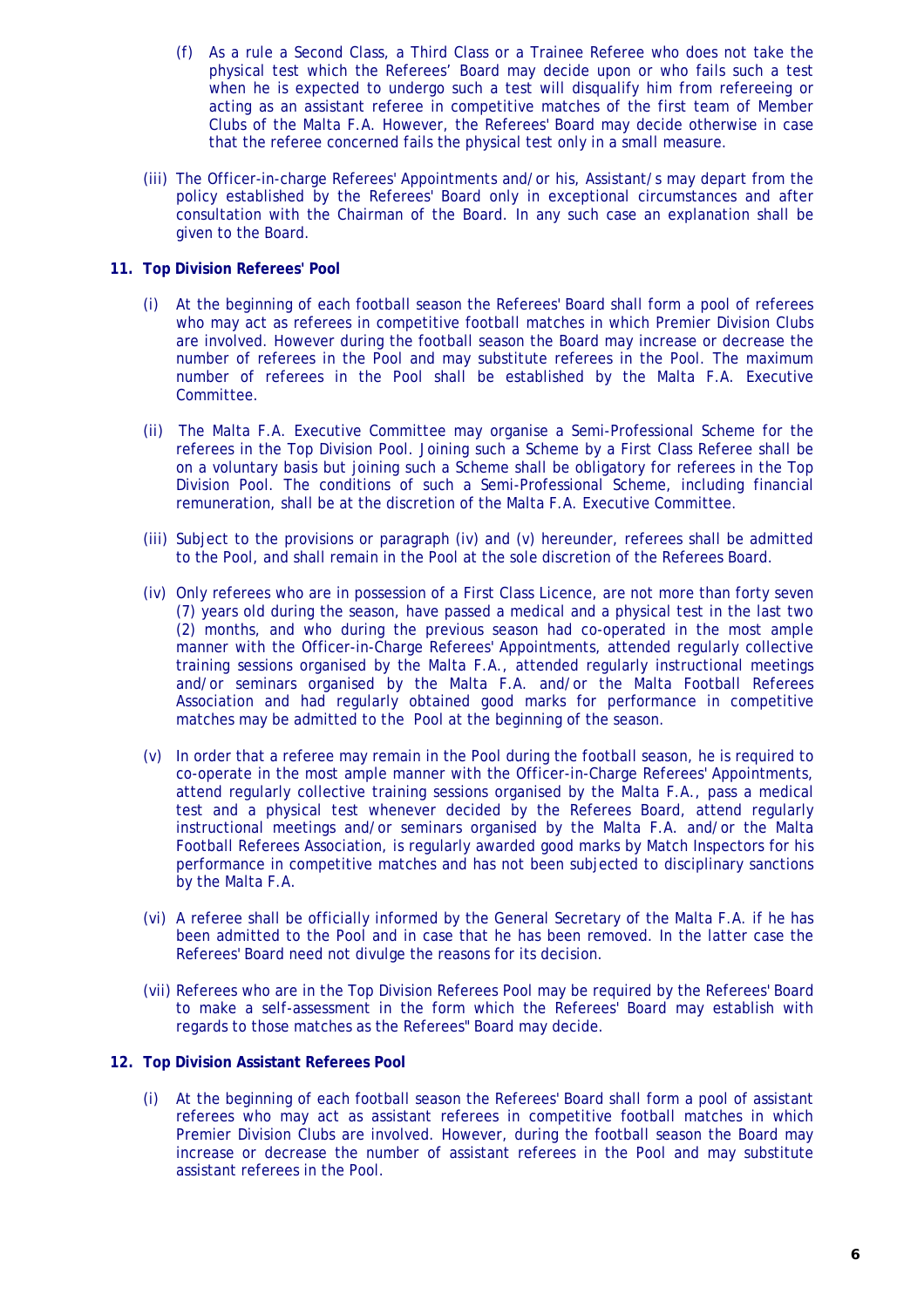- (ii) Subject to the provisions of paragraph (iii) and (iv) hereunder, assistant referees shall be admitted to the Pool and shall remain in the Pool at the sole discretion of the Referees" Board.
- (iii) Only referees who are in possession of a First Class Licence or a Second Class Licence, and are not more than forty-seven (47) years old during the season, have passed a medical and a physical test in the last two (2) months, and who during the previous season had cooperated in the most ample manner with the Officer in Charge of Referees' Appointments, attend regularly collective training sessions organised by the Malta F.A., attending regularly instructional meetings and/or seminars organised by the Malta F.A. and/or the Malta Football Referees Association, and had regularly obtained good marks by Match Inspectors for his performance in competitive matches and have not been subjected to disciplinary sanctions by the Malta F.A.
- (iv) In order that an assistant referee may remain in the Pool during the football season, he is required to co-operate in the most ample manner with the Officer-in-Charge Referees' Appointments, attend regularly collective training sessions organised by the Malta F.A., pass a medical test and a physical test whenever decided by the Referees Board, attend regularly instructional meetings and/or seminars organised by the Malta F.A. and/or the Malta Football Referees Association, is regularly awarded good marks by Match Inspectors for his performance as an assistant referee in competitive matches and has not been subjected to disciplinary sanctions by the Malta F.A.
- (v) An assistant referee shall be officially informed by the General Secretary of the Malta F.A. if he has been admitted to the Pool and in case that he has been removed. In the latter case the Referees' Board need not divulge the reasons for its decision.
- **13. Co-operation, Collective Training, Medical Tests and Physical Tests for Other First Class Licence Referees** 
	- (i) All those referees who have a First Class Licence but are neither in the Top Division Referees' Pool nor in the Top Division Assistant Referees' Pool are also required to cooperate in the most ample manner with the Officer-in-Charge Referees' Appointments, attend regularly collective training sessions organised by the Malta F.A., undergo a medical test and a physical test when ever decided by The Board and attend regularly instructional meetings and/or seminars organised by the Malta F.A. and/or the Malta Football Referees Association.
	- (ii) The above mentioned criteria will be taken into consideration for the purpose of admitting, during the football season, referees who have a First Class Licence to the Top Division Pool.
	- (iii) The Malta F.A. shall compensate all referees who have a First Class Licence for expenses connected with collective training in such manner as the Executive Committee of the Malta F.A. may deem fit.
- **14. Co-operation, Collective Training, Medical Tests and Physical Tests for Other Classes of Referees** 
	- (i) Referees who are in other classes of refereeing have the duty to cooperate in the most ample manner with the Officer in Charge of Referees' Appointments and to keep themselves in a good physical condition and up-to-date with the Laws of the Game, the instructions of FIFA and the Competition Rules and instructions of the Malta F.A. and its Member Associations.
	- (ii) The Referees' Board is entitled to organise collective training and instruction and conduct medical and physical tests whenever it deems fit.

#### **15. Official Uniform**

(i) (a) during local competitive matches, referees and assistant referee shall wear the official referee's uniform.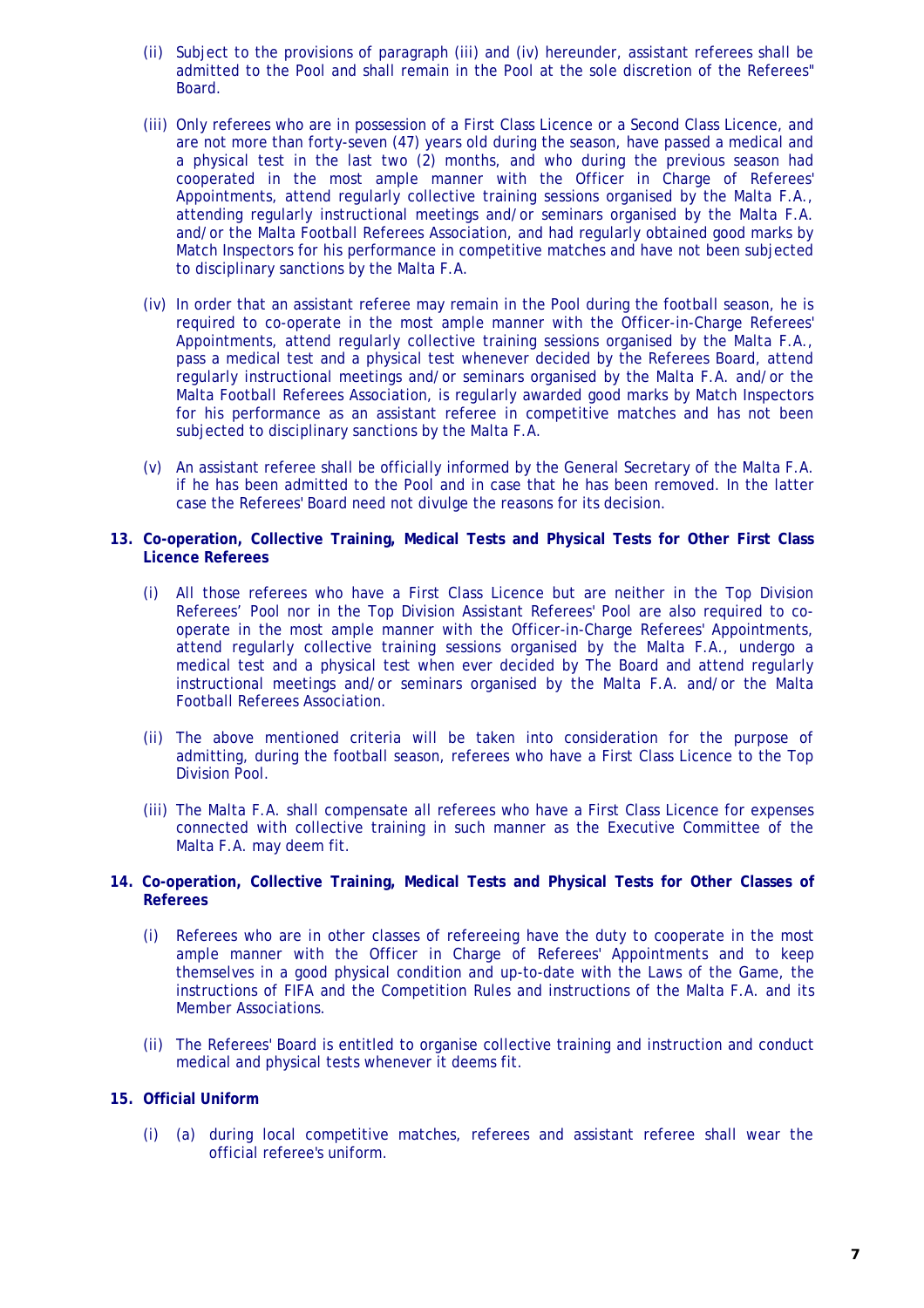- (b) The official uniform consists of a black or a coloured jersey as the Malta F.A. Executive Committee may approve**,** black shorts, black stockings and black shoes. On the left side breast pocket, the emblem of the Malta Football Association must be worn**.** However, in the case of those referees who are on the FIFA International List, they must wear the FIFA emblem instead of the Malta F.A. emblem when officiating as referee and in the case of assistant referee who are on the FIFA International List must wear the FIFA emblem instead of the Malta F.A. emblem when officiating as assistant referees. Furthermore, the referees and the assistant referees on the respective FIFA Lists must wear also the FIFA Fair Play Emblem on their left hand sleeve.
- (c) If the Malta F.A. provides a free uniform, then this uniform or another one of exactly the same quality must be worn.
- (d) During international matches the uniform supplied by FIFA or UEFA or the Malta F.A. must be worn.
- (ii) The Executive Committee of the Malta F.A. may decide that the referees and assistant referees must wear a uniform whilst travelling to or from a stadium in connection with a match. Such uniform shall be that as may be established by the Executive Committee.
- (iii) During their travel and stay abroad in connection with international appointments, referees and assistant referees shall wear a uniform which is approved by the Executive Committee of the Malta F.A.

## **16. Observance of the Rules**

- (i) When officiating as a referee or assistant referee in local competitions, the referee shall abide by the Laws of the Game as promulgated by the International Football Association Board (IFAB) and the instructions on the Laws of the Game given by the same Board and/or FIFA, by the Malta F.A. Competition Rules and/or the Malta F.A. Member Associations' Competition Rules and by the other relevant rules and regulations and instructions of the Malta F.A. and/or of the Malta F.A. Member Associations.
- (ii) When officiating as a referee or assistant referee in international matches, the referee shall abide by the Laws of the Game as promulgated by the International Football Association Board and the instructions on the Laws of the Game given by the same Board and/or FIFA, by the other relevant rules of FIFA and/or UEFA and by all those other instructions which FIFA and/or UEFA may give.

## **17. Obligations Towards the Game**

In his obligations towards the Game, a referee or assistant referee should make every effort to ensure that he:

- (a) Is physically and mentally fit. On a physical level he must be able to keep up with the fastest game, while mentally he must be alert and on the spot to take the correct decisions from the best point of observation.
- (b) Is not afraid to take decisions;
- (c) Is firm and resists all influence from demonstrations on the part of players, team officials or spectators.
- (d) Is honest and completely impartial at all times, irrespective of the teams, countries, players or team officials involved;
- (e) Informs immediately the Officer in Charge of Referees' Appointments verbally and the Chairman of the Referees' Board in writing of any type of engagement he may have with any local club or with a committee member or a player of a local football club;
- (f) Should not divulge the fact that he has been appointed to act as a referee or as assistant referee or as the fourth official for a local competitive match;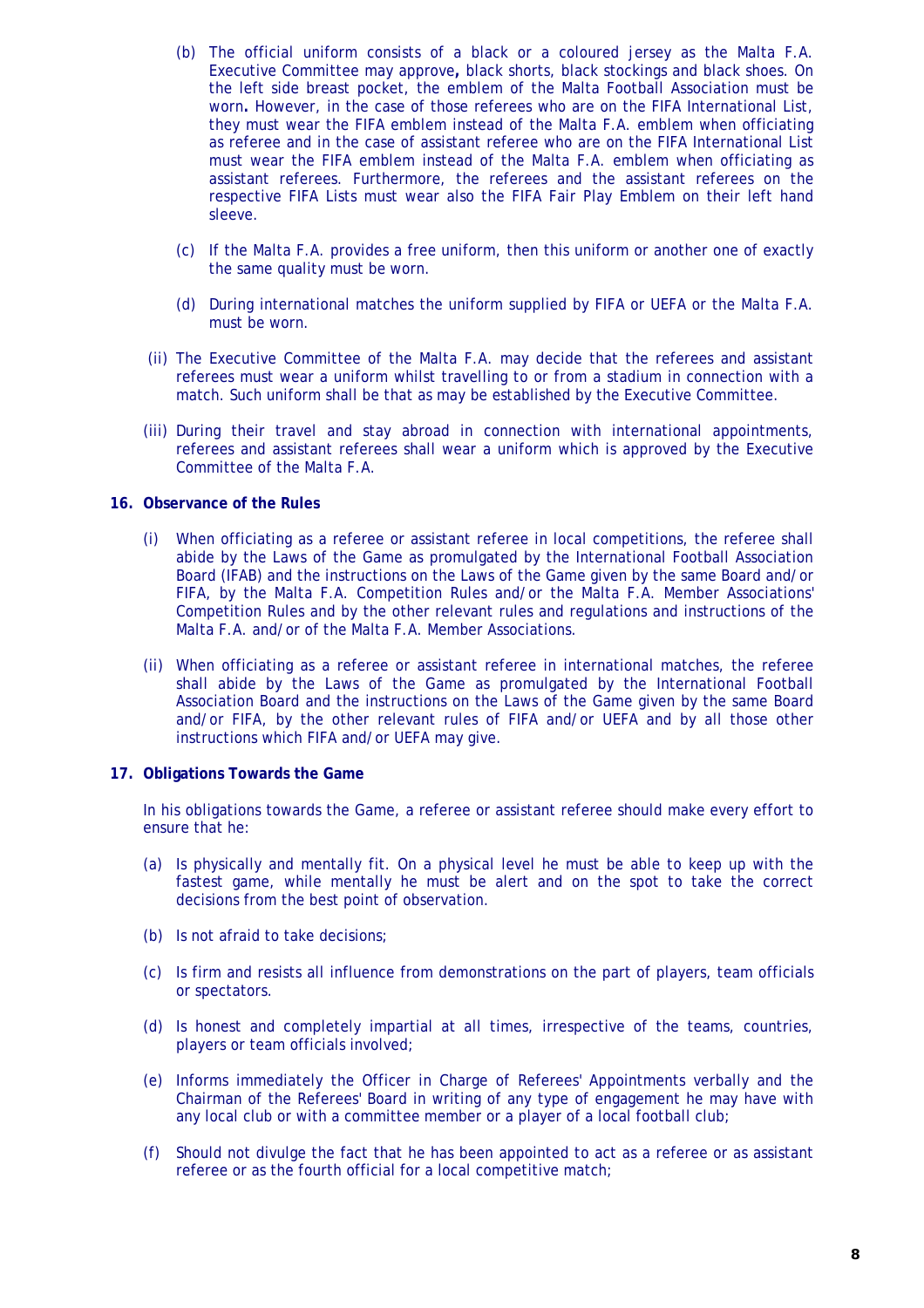- (g) Informs immediately the Officer in Charge of Referees' Appointments in the case of local matches, and in the case of referees and assistant referees who are on the respective FIFA Lists, the Malta F.A. General Secretary if, for any reason whatsoever, he will not be able to accept an appointment which may be given to him during a specified period of time. In so doing he must state the reason/s. The Malta F.A. may require evidence to its satisfaction as to the stated reason/s.
- (h) Informs immediately and state the reason/s to the Officer in Charge of Referees' Appointments in the case of local matches and the General Secretary of the Malta F.A. in the case of international appointments if, for any reason other than physical or mental fitness, he is unable to control the match or to act as assistant referee or as the fourth official in a match for which he has been appointed. In such cases the Malta F.A. may require evidence to its satisfaction as to the stated reason/s.
- (i) Informs immediately the Officer in Charge of Referees' Appointments in the case of local matches and the General Secretary of the Malta F.A. in the case of international appointments, if for any reason he is not physically or mentally fit to referee the match or to act as assistant referee or as the fourth official to a match for which he has been appointed. In such cases he must submit medical evidence.

#### **18. Obligations Towards the Players and Persons Authorised to Sit on the Reserves' Benches and Other Persons Carrying Out a Function during a Match**

In his obligations towards the players, persons authorised to sit on the Reserves' Benches and other persons carrying out a function during a match, an official who is acting as a referee or as a assistant referee or as the fourth official must ensure that he carries out his duties in a respectful manner and that he uses his discretionary powers in the right way. Thus he has an obligation to:

- (a) Protect the players from physical and/or moral abuse by other players and persons who are authorised to sit on the Reserves' Benches;
- (b) Show due respect in his spoken contact with players, persons who are authorised to sit on the Reserves' Benches and other persons who are carrying out a function at a match, even in the event of infringements by such players or persons;
- (c) Adhere to the truth and reality in his report rather than attempting to justify decisions on his part.

#### **19. Obligations Towards the Spectators**

An official, when officiating as a referee or as an assistant referee or as the fourth official, must ensure that he does nothing which irritates the spectators even in the event that he is the object of disrespect and ridicule by the spectators.

#### **20. Obligations Towards Match Inspectors**

- (i) A referee shall not approach in any way a Match Inspector with a view to influence him in the drawing up of his report nor shall he be permitted to complain to a Match Inspector about anything contained in such report.
- (ii) When an official receives a Match Inspector's report which, in his opinion, is blatantly incorrect he has the right to complain in a dignified manner, in writing, to the Referees' Board. On any such complaint, The Board shall investigate the matter and if it deems fit it shall inform the official concerned about its conclusions.

## **21. Obligations Towards Fellow Referees**

- (i) A Referee shall at all times show due respect towards other referees and shall refrain from passing adverse comments on other referees and assistant referees in connection with football matters or otherwise.
- (ii) A Referee must assist with the development of young referees and assistant referees.
- (iii) A Referee who is acting as an assistant referee or as the fourth official must give his full support to the Referee of the match, but in any case without undue insistence.